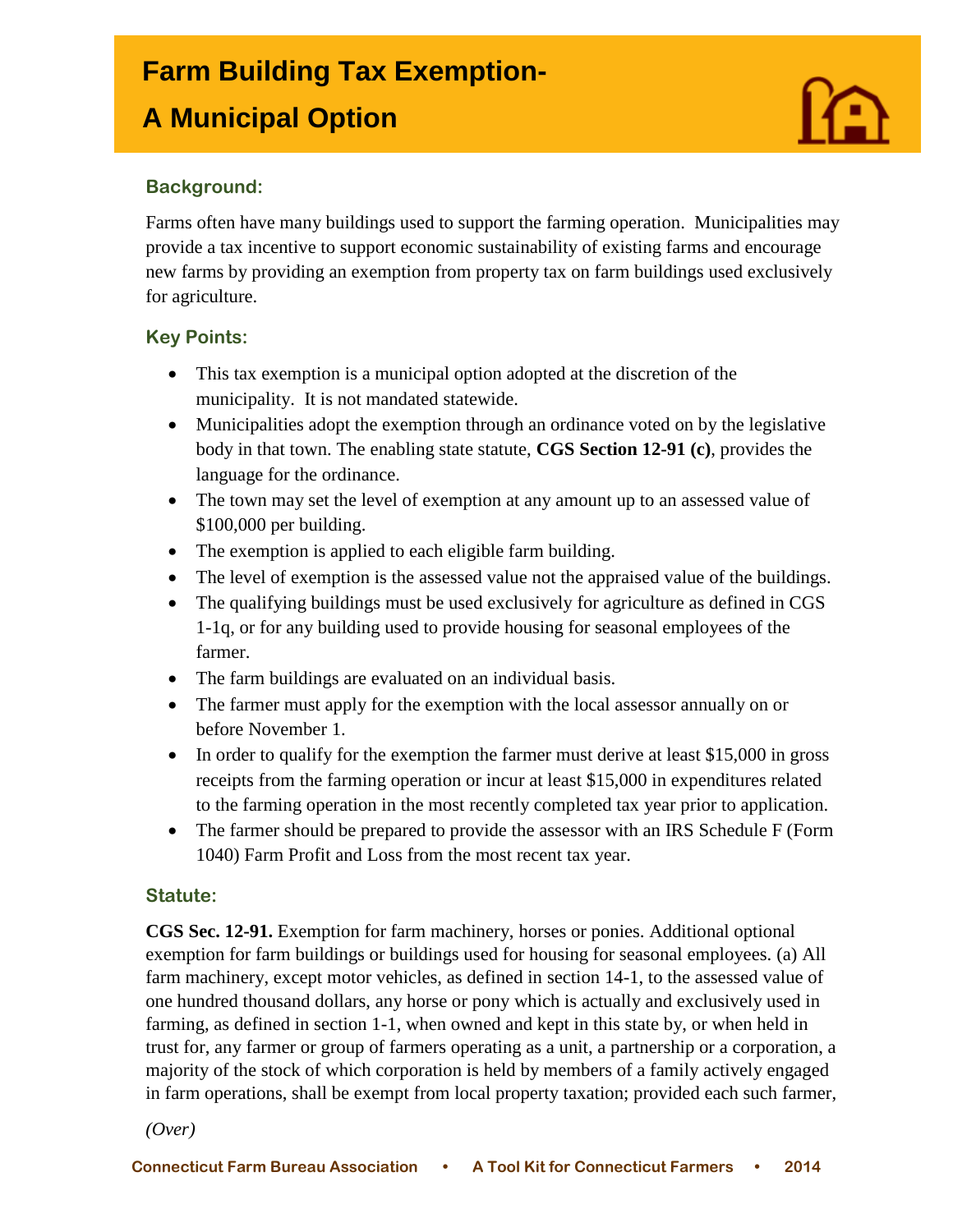# **2 Farm Building Tax Exemption** *(continued)*

whether operating individually or as one of a group, partnership or corporation, shall qualify for such exemption in accordance with the standards set forth in subsection (d) of this section for the assessment year for which such exemption is sought. Only one such exemption shall be allowed to each such farmer, group of farmers, partnership or corporation. Subdivision (38) of section 12-81 shall not apply to any person, group, partnership or corporation receiving the exemption provided for in this subsection.

(c) Any municipality, upon approval by its legislative body, may provide an exemption from property tax for any building used actually and exclusively in farming, as defined in section 1-1, or for any building used to provide housing for seasonal employees of such farmer. The municipality shall establish the amount of such exemption from the assessed value, provided such amount may not exceed one hundred thousand dollars with respect to each eligible building. Such exemption shall not apply to the residence of such farmer and shall be subject to the application and qualification process provided in subsection (d) of this section.

(d) Annually, on or before the first day of November, each such individual farmer, group of farmers, partnership or corporation shall make written application for the exemption provided for in subsection (a) of this section to the assessor or board of assessors in the town in which such farm is located, including therewith a notarized affidavit certifying that such farmer, individually or as part of a group, partnership or corporation, derived at least fifteen thousand dollars in gross sales from such farming operation, or incurred at least fifteen thousand dollars in expenses related to such farming operation, with respect to the most recently completed taxable year of such farmer prior to the commencement of the assessment year for which such application is made, on forms to be prescribed by the Commissioner of Agriculture. Failure to file such application in said manner and form on or before the first day of November shall be considered a waiver of the right to such exemption for the assessment year. Any person aggrieved by any action of the assessors shall have the same rights and remedies for appeal and relief as are provided in the general statutes for taxpayers claiming to be aggrieved by the doings of the assessors or board of assessment appeals.

#### **FAQs:**

#### **Q: How does a municipality go about adopting the farm building tax exemption?**

**A:** The following are the steps generally taken to adopt the farm building tax exemption:

- 1) An initial meeting is scheduled with members of the agricultural community and municipal officials to discuss the feasibility of adopting the farm building tax exemption. Agriculture service providers from Connecticut Farm Bureau, the Connecticut Department of Agriculture or other advocacy groups may be invited to answer questions.
- 2) Based on a consensus to explore the option, the next step is to ask the assessor to generate a list of all of the potentially qualifying farm buildings and their assessed value.
- 3) This list may then be compared with the list of farmers that apply annually for the \$100,000 exemption on farm machinery since the statutory income and expenditure criteria for both the machinery tax exemption and the farm building tax exemption are identical.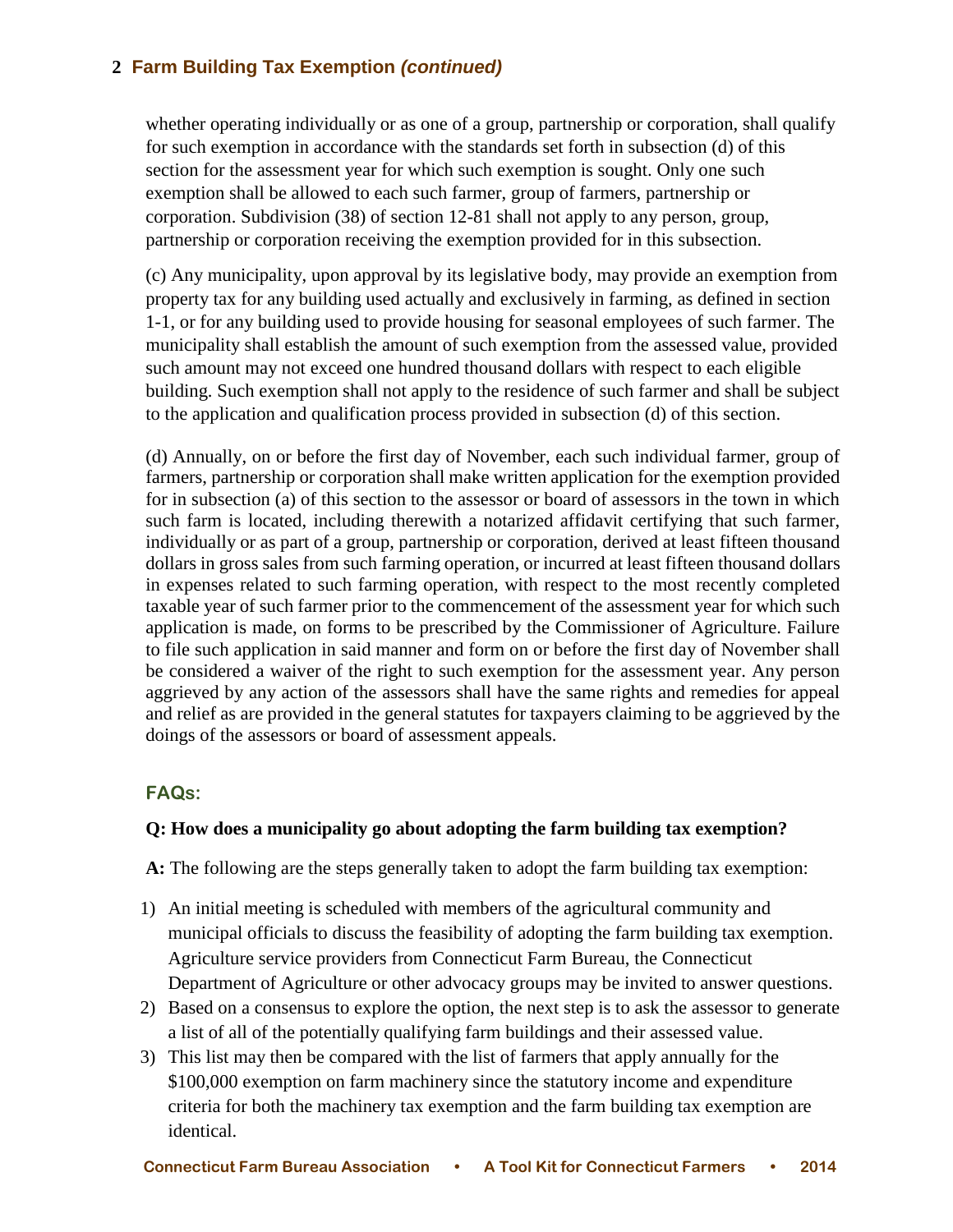#### **Farm Building Tax Exemption** *(continued)* **3**

- 4) The municipality can then calculate the increase in the mill rate in order to recapture the loss of tax revenue.
- 5) With this information, the municipality may then decide at what level to set the exemption.
- 6) If the municipality decides to provide a tax exemption for farm buildings, a municipal ordinance is written based on the language provided in CGS Sec.12-91 and the ordinance is sent to a vote of the legislative authority in that municipality.

# **Q**: **Can a municipality set the level of the tax exemption per farm building at less than \$100,000?**

**A:** Yes. The ordinance can be written to set the level of tax exemption at any amount not to exceed \$100,000 of assessed value per qualifying farm building.

# **Q: How does a farmer go about applying for a tax exemption on their farm building(s)?**

**A:** The following are the steps to apply for the farm building exemption:

- 1. Check with the local tax assessor's office to see if the municipality in which the farm buildings are located offers the farm building tax exemption.
- 2. If the municipality offers this special tax reduction then the farmer must accurately complete, sign and date the required applications and forms provided by the assessor's office.
- 3. Application for the exemption must be filed annually on or before November  $1<sup>st</sup>$ .
- 4. The farmer should be prepared to provide the assessor with proof of farm income and expenditures such as an Internal Revenue Service (IRS) Schedule F (Form 1040) Profit or Loss from Farming.
- 5. Failure to file the required application before the filing deadline waives the right to the exemption.

#### **Q: Does the farmer have to apply every year for the farm building tax exemption?**

**A:** Yes.

#### **Q: Do equine facilities qualify for the farm building exemption?**

**A:** Yes if the building is used exclusively for agriculture as defined under CGS 1-1q.

#### **Q: Will the assessor inspect the building to insure it is being used exclusively for agriculture?**

**A:** Yes. The assessor may make initial and random inspections to insure the building qualifies for the exemption.